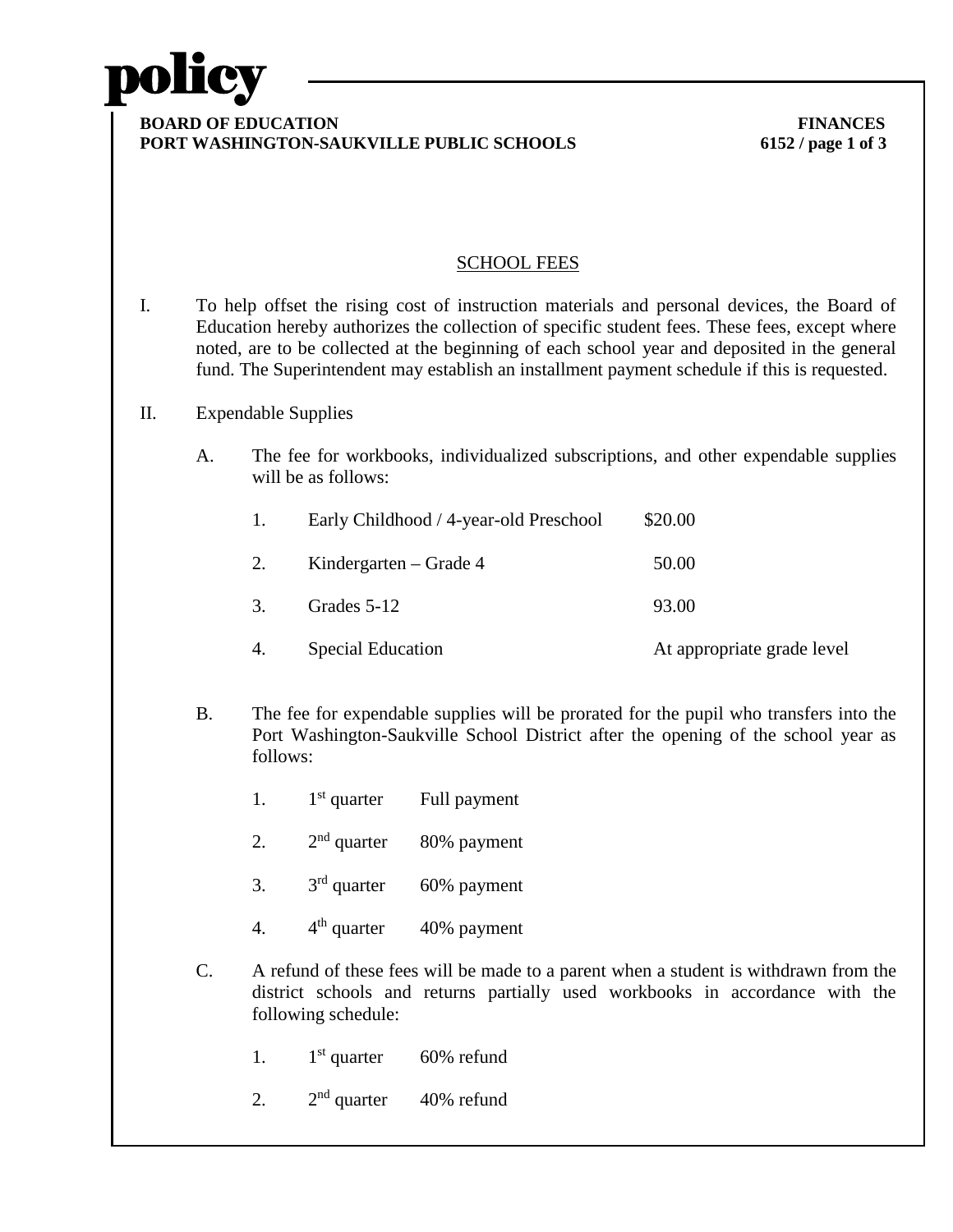## policy

#### **BOARD OF EDUCATION FINANCES PORT WASHINGTON-SAUKVILLE PUBLIC SCHOOLS 6152 / page 2 of 3**

- 3.  $3^{\text{rd}}$  quarter No refund
- 4. 4th quarter No refund
- D. The maximum charge for Expendable Supplies per family shall be the sum of the expendable supply fee for the three oldest District students in the household. Certain grade levels require the purchase of additional items such as assignment notebooks, physical education uniforms, etc. The cost of these additional items is not included in the Expendable Supply fee.
- III. High School Parking Fees as outlined in Administrative Guidelines.
- IV. Activity Fees
	- A. High School Extracurricular Activity Fees a fee will be charged for all after-school athletic and other co-curricular activities that have a paid coach/advisor and require out-of-district travel. The fee must be paid prior to the activity's first practice or meeting. The student will not be allowed to participate in the activity until the fee is paid. The following fees will be assessed:
		- 1. Each activity \$85.00
		- 2. Student maximum 170.00
		- 3. Family maximum 340.00
	- B. High School Co-Curricular Non-Athletic, Non-Philanthropic Activity Fees a fee will be charged for all after-school co-curricular activities including music activities (i.e. Women's Show Choir, Men's Chorus, Pit Band, All-School Musical), theater activities (i.e. One Act Play, Three Act Play) and newspaper/yearbook activities. The fee will allow unlimited participation in any or all of these activities.
		- 1. Unlimited activities \$ 20.00
		- 2. This fee is not part of the family maximum listed in Expendable Supplies. This fee can be applied to student maximum or family maximum in Section A – High School Extracurricular Activity.
	- C. Middle School Interscholastic Sports Activity Fee a fee will be charged for participants in all interscholastic sports teams. An interscholastic sports team competes against other schools, has a paid coach, and requires out-of-district travel.